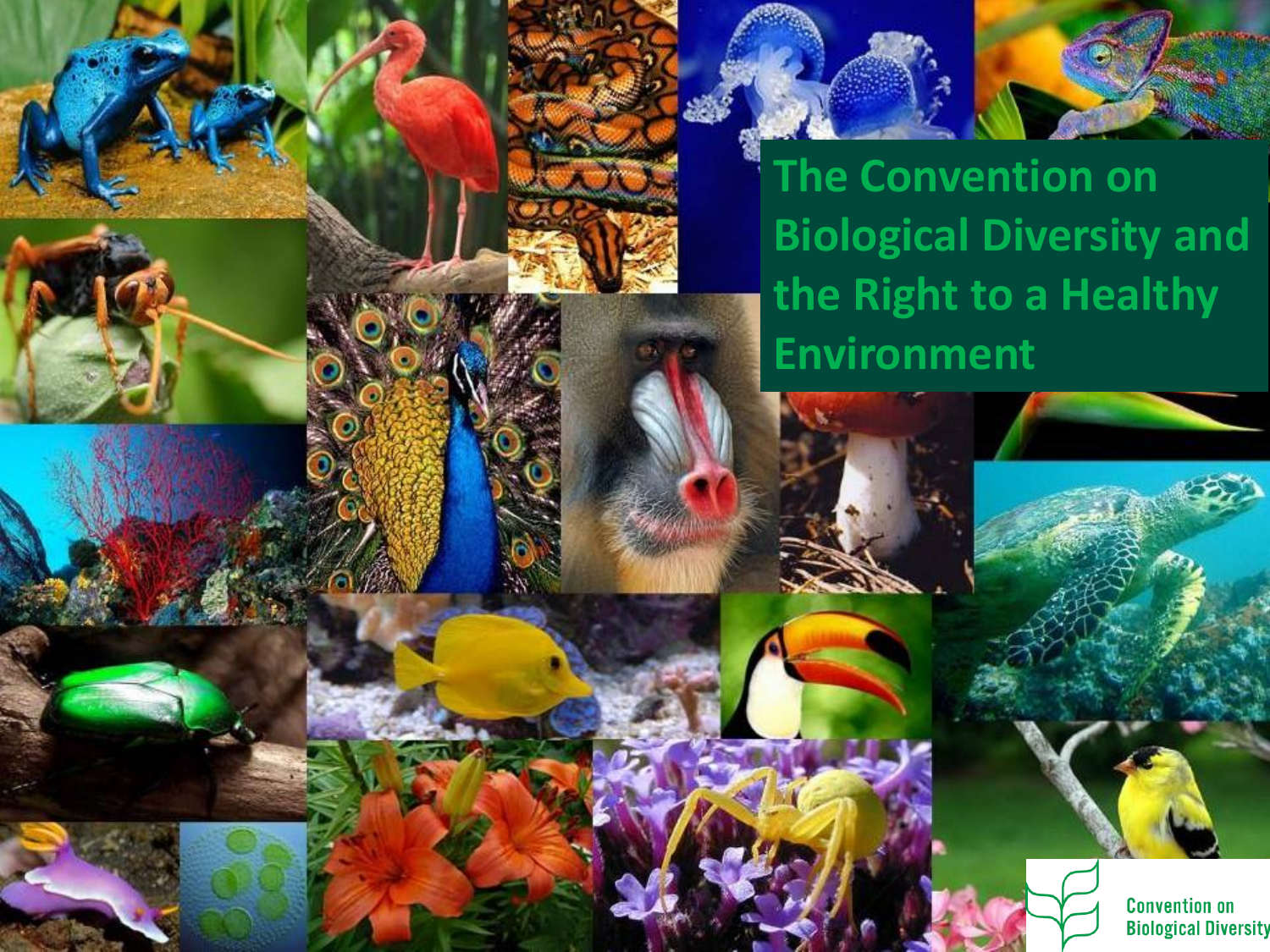#### **Human Rights and Biodiversity**





"The full enjoyment of human rights (thus) depends on biodiversity, and the degradation and loss of biodiversity undermine the ability of human beings to enjoy their human rights."

Report of the Special Rapporteur on the issue of human rights obligations relating to the enjoyment of a safe, clean, healthy and sustainable environment – 2017 [\(A/HRC/34/49\)](https://undocs.org/A/HRC/34/49)

**Rights to life and health –** medicinal drugs, infectious diseases, mental health

**Right to an adequate standard of living** – right to food, access to clean and safe water

**Right to non-discrimination in the enjoyment of rights –** rights of those most vulnerable to biodiversity loss

**Right to participation in cultural life**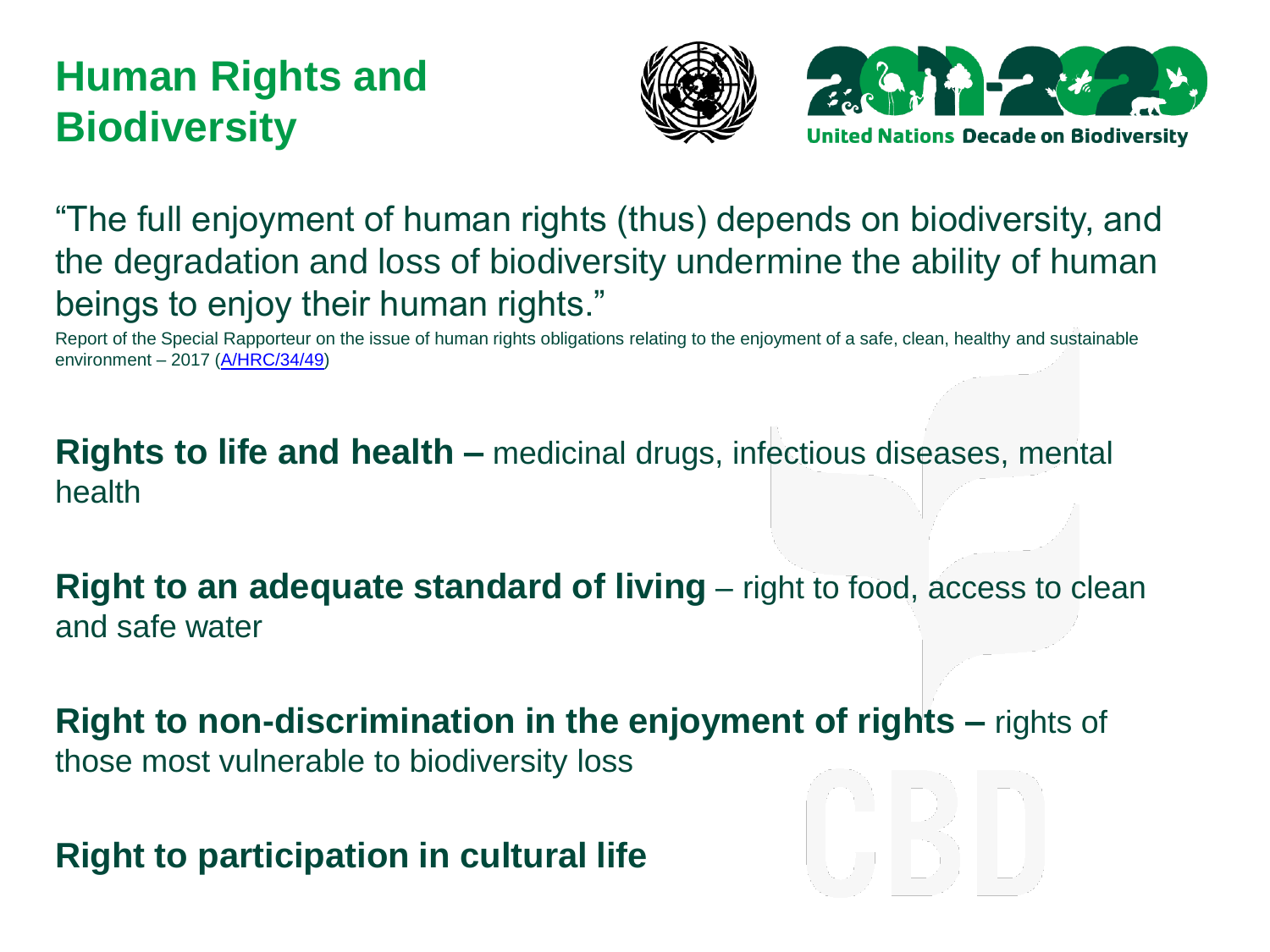# **CBD Convention text**







- Recognizes the **close and traditional dependence of many indigenous and local communities** on biological resources;
- Recognizes the vital role that women play and affirm(s) the need for the **full participation of women** at all levels of policy-making and implementation for biological diversity conservation;
- Aware that **conservation and sustainable use of biological diversity is of critical importance** for **meeting the food, health and other needs** of the growing **world population**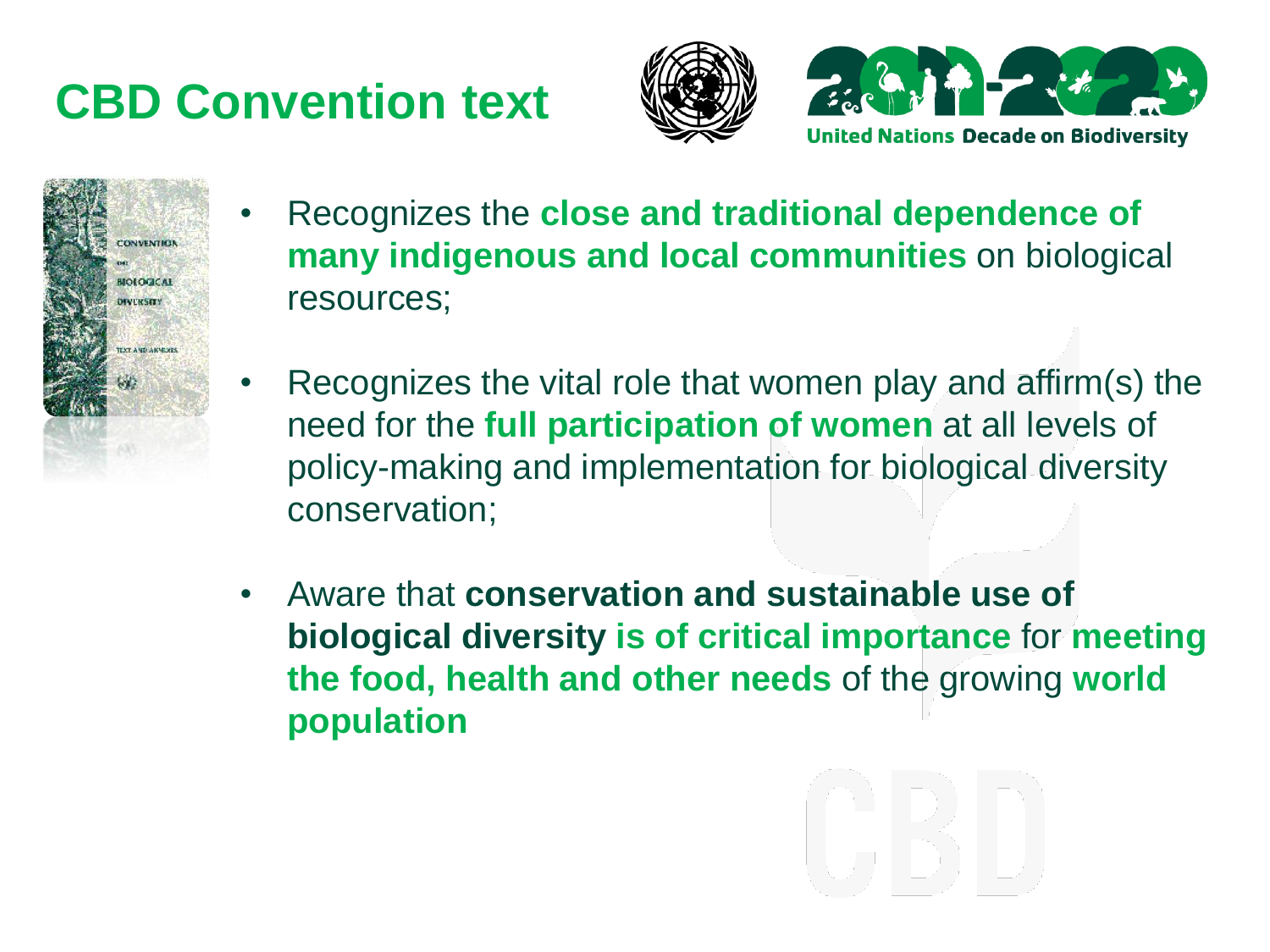### **Zero-draft Post-2020 global biodiversity framework**





**Vision 2050** *Living in harmony with nature* "By 2050, biodiversity is valued, conserved, restored and wisely used, maintaining ecosystem services, sustaining a healthy planet and delivering benefits essential for all people."

**Theory of change** – framework will be implemented taking a rights-based approach and recognizing the principles of intergenerational equity

**2030 Mission** To take urgent action across society to put biodiversity on a path to recovery for the benefit of planet and people.

#### **2050 Goals**

b. Nature's contributions to people have been valued, maintained or enhanced through conservation and sustainable use supporting global development agenda for the benefit of all people;

c. The benefits, from the utilization of genetic resources are shared fairly and equitably;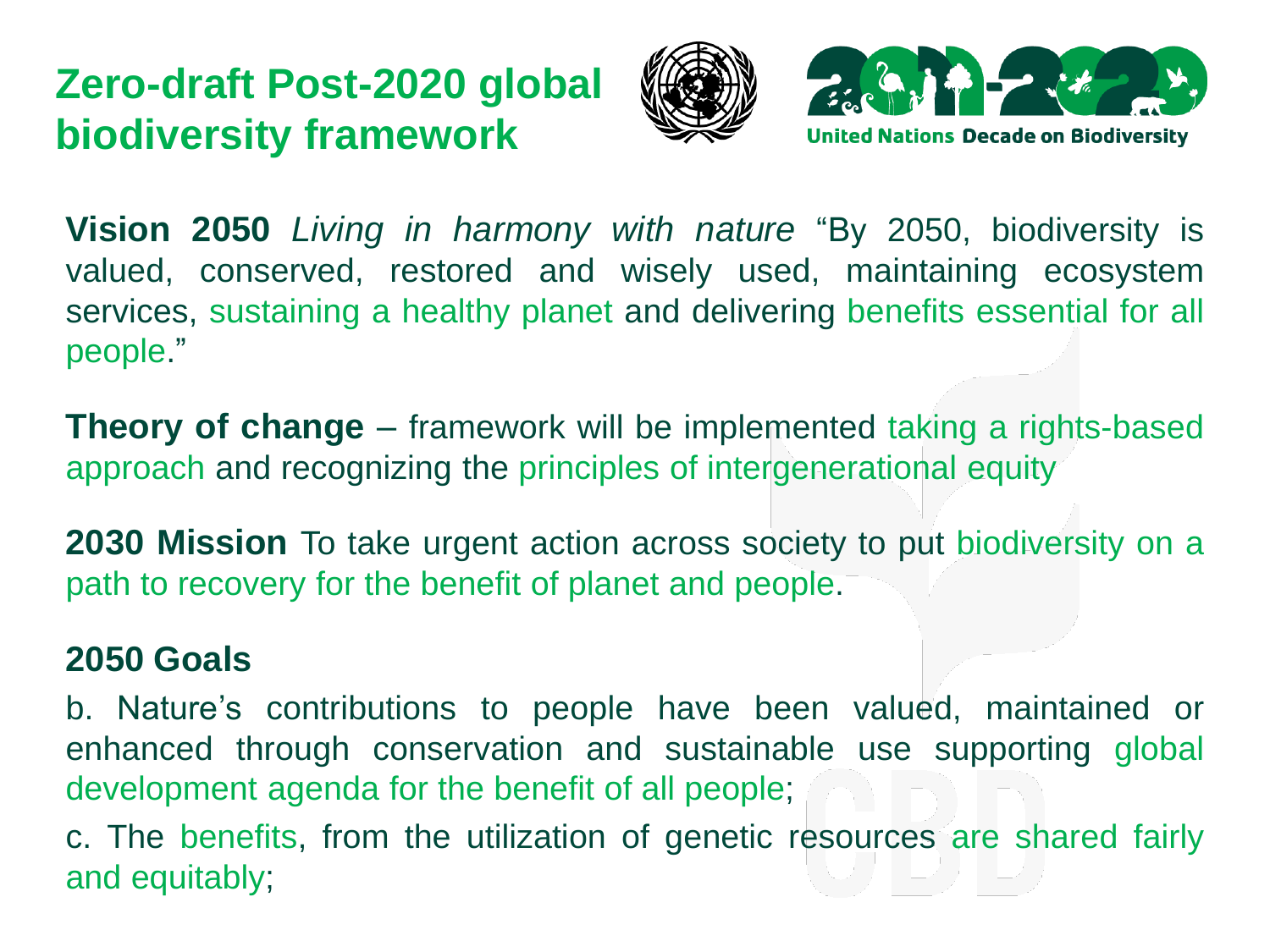#### **2030 Action Targets**





Target 8. By 2030, ensure benefits, including *nutrition, food security, livelihoods, health and well-being*, for people, especially for the most vulnerable through sustainable management of wild species of fauna and flora

Target 10. By 2030, ensure that, nature-based solutions and ecosystem approach contribute to *regulation of air quality, hazards and extreme events and quality and quantity of water* for at least [XXX million] people.

Target 11. By 2030, increase *benefits from biodiversity and green/blue spaces for human health and wellbeing*, including the proportion of people with access to such spaces by at least [100%], especially for urban dwellers.

Target 12. By 2030, increase by [X] *benefits shared for the conservation and sustainable use of biodiversity* through ensuring access to and the fair and equitable sharing of benefits arising from utilization of genetic resources and associated traditional knowledge.

Target 19. By 2030, ensure that *quality information, including traditional knowledge*, is available to decision makers and public for the effective management of biodiversity through promoting awareness, education and research.

Target 20. By 2030, ensure *equitable participation* in decision-making related to biodiversity and ensure *rights over relevant resources* of indigenous peoples and local communities, women and girls as well as youth, in accordance with national circumstances.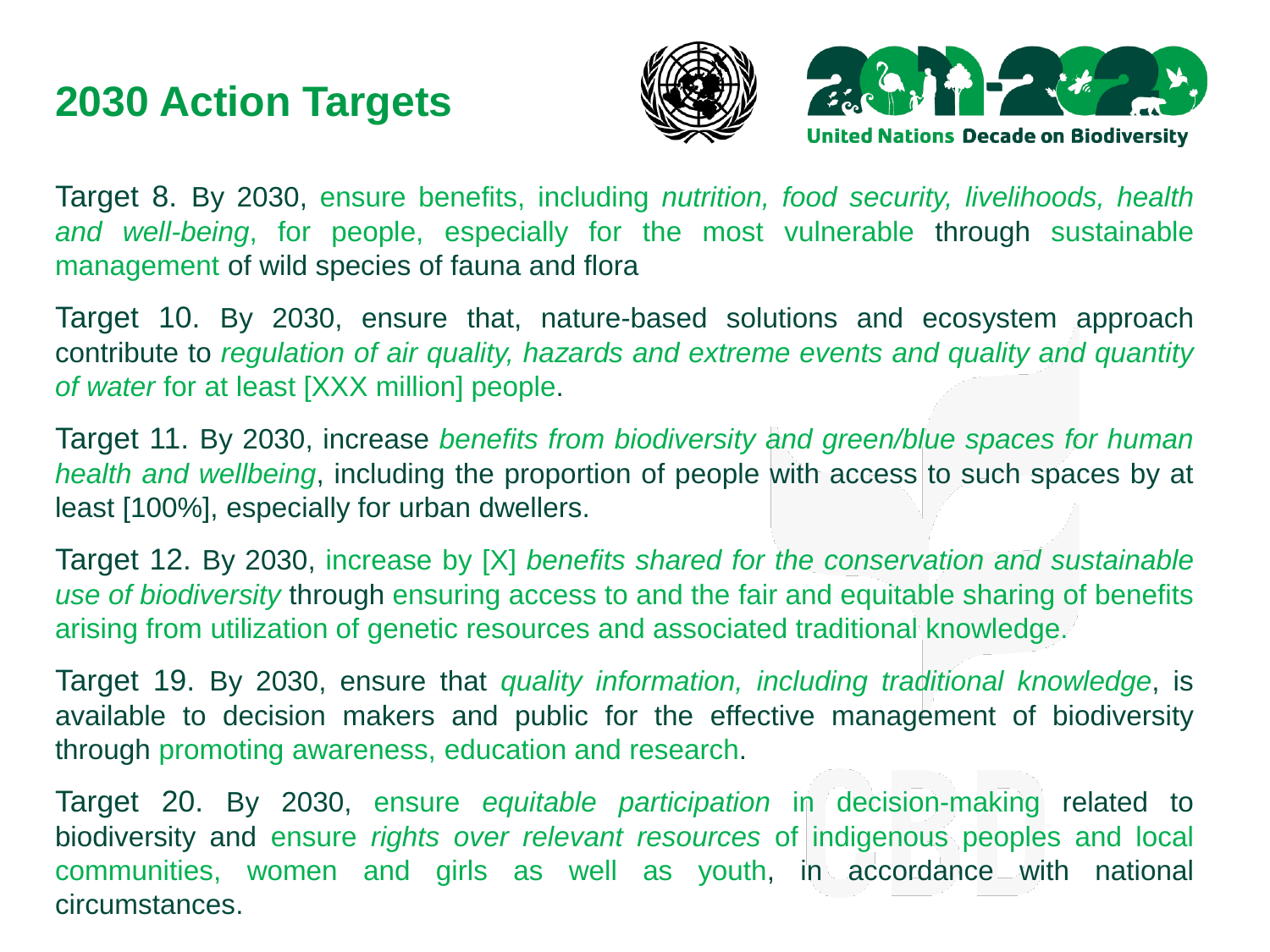## **Enabling Conditions**





- (a) The participation of indigenous peoples and local communities and a recognition of their rights in the implementation of the framework;
- (b) The participation of all relevant stakeholders, non-governmental organizations, youth, civil society, local and subnational authorities, the private sector, academia and scientific institutions through a whole-of-society approach and through inclusive and representative multi-stakeholder and multisectoral platforms;
- (c) Gender equality, gender-responsive approaches and empowerment of women and girls;
- (d) Recognition of intergenerational equity, including the transmission of knowledge, language and cultural values associated with biodiversity, especially by indigenous peoples and local communities;
- (m) Consider and recognize, where appropriate, the rights of nature

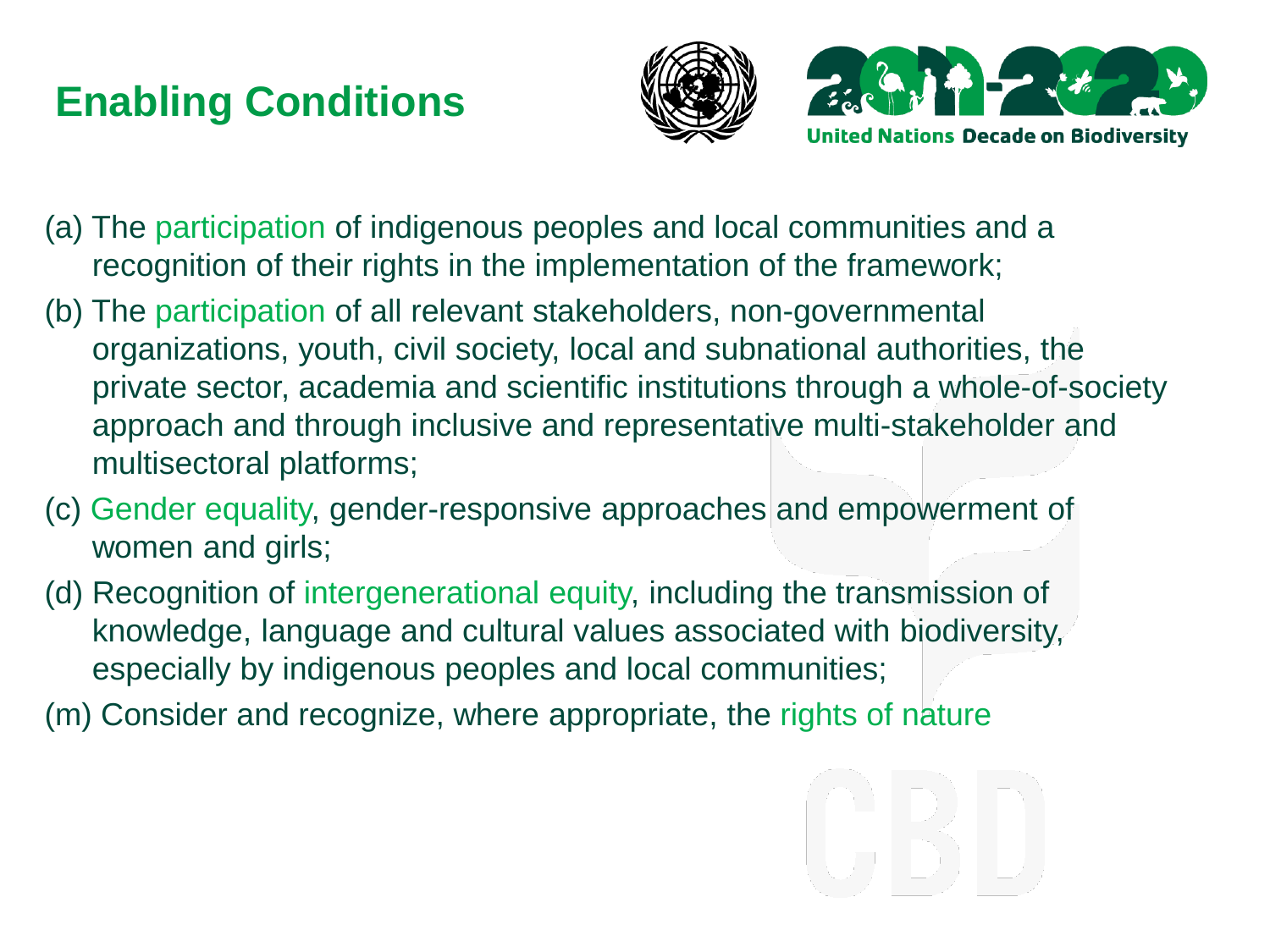### **Transformative Change for Human Rights and Biodiversity Post-2020**





In what ways can the post-2020 framework and its implementation promote transformational change for the realization of human rights related to biodiversity?

Thematic Workshop on human rights as an enabling condition in the post-2020 global biodiversity framework (Feb 2020)

- Goal addressing mutual and interdependent well-being of nature and people;
- Recognition of the right to a healthy environment;
- Securing IPLC's rights to their lands, territories and resources and their systems of governance, knowledge and practices;
- Safe and enabling environment for environmental defenders to be free from threats, harassment, intimidation and violence;
- Halting expansion of unsustainable and inequitable models of economic growth that harm biodiversity and human rights

Expert Workshop – Towards a gender-responsive post-2020 framework (April 2019)

- Increasing women's leadership, participation and access in decision-making fora;
- Promoting and protecting women's rights and access, control and ownership of resources, including land;
- Enhancing and ensuring equitable benefits